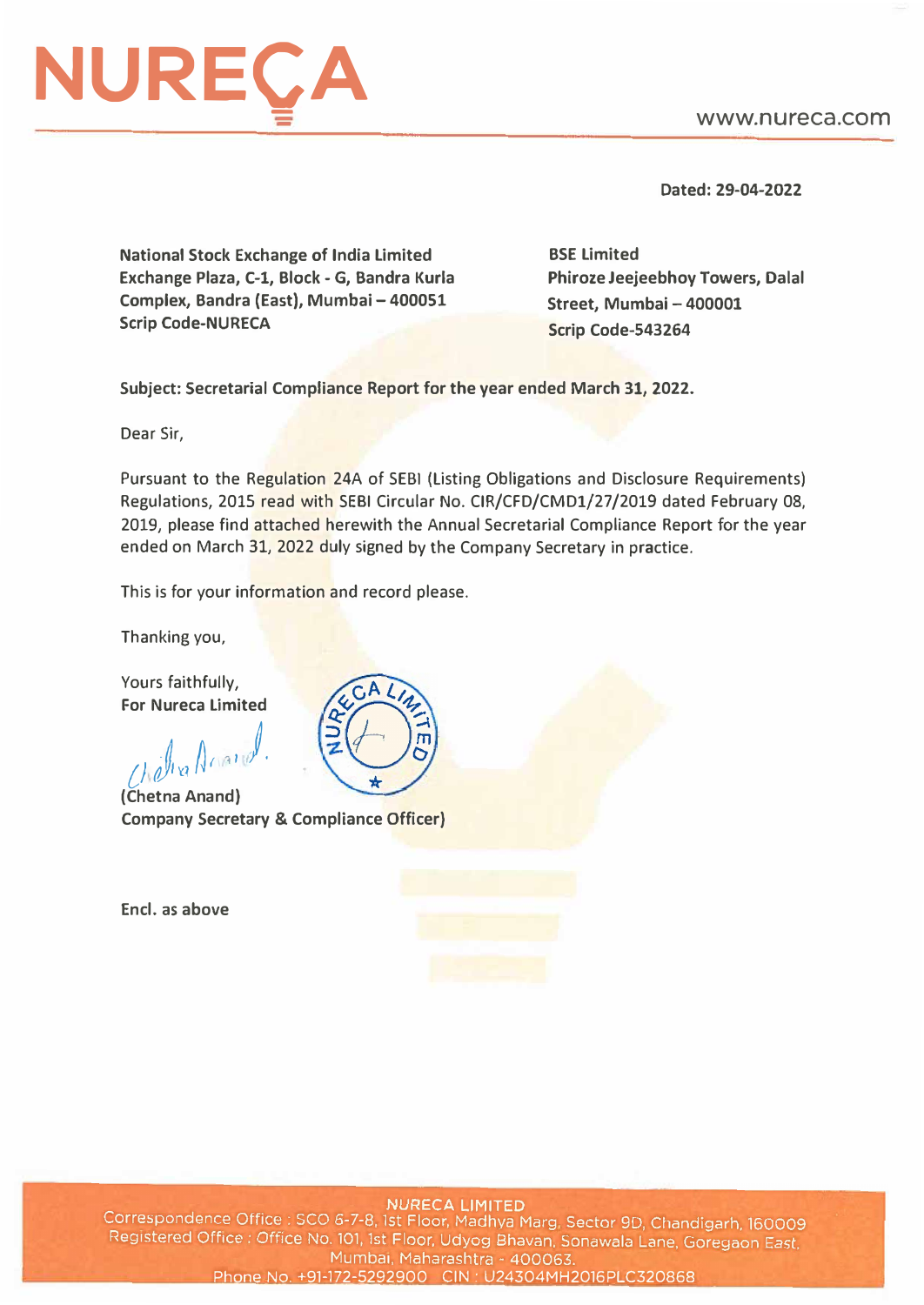**AJA V K. ARORA LL.B., FCS, IP**

## **GST: 04AOSPA8498H1Z3 A. ARORA & CO.**

Company *Secretaries* 

*fJ Q/h6()� pj)�tn,/* 

S.C.O. 64-65, 1ST FLOOR, **SECTOR 17-A, MADHYA MARG, CHANDIGARH-160 017 Ph.: (0) 2701906 MOBILE: 98140-06492 E-MAIL : ajaykcs@gmall.com**

## **Secretarial compliance report of Nureca Limited for the year ended March 31, 2022**

To,

Nureca Limited, Office No. 101, 1<sup>st</sup> Floor, Udyog Bhawan, Sonawala Lane, Goregaon East, Mumbai, Maharashtra 400063.

We, A. Arora & Co., Company Secretaries, have examined:

- (a) all the documents and records made available to us and explanation provided by Nureca Limited ("the listed entity"),
- (b) the filings/ submissions made by the listed entity to the stock exchanges,
- (c) website of the listed entity,
- (d) any other document/ filing, as may be relevant, which has been relied upon to make this certification,

for the year ended March 31, 2022 ("Review Period") in respect of compliance with the provisions of:

- (a) the Securities and Exchange Board of India Act, 1992 ("SEBI Act") and the Regulations, circulars, guidelines issued thereunder; and
- (b) the Securities Contracts (Regulation) Act, 1956 ("SCRA"), rules made thereunder and the Regulations, circulars, guidelines issued thereunder by the Securities and Exchange Board of India ("SEBI'');

The specific Regulations, whose provisions and the circulars/ guidelines issued thereunder, have been examined, include:-

- (a) Securities and Exchange Board of India (Listing Obligations and Disclosure Requirements) Regulations, 2015;
- (b) Securities and Exchange Board of India (Issue of Capital and Disclosure Requirements) Regulations, 2018: Not applicable to the company during the Review Period.
- (c) Securities and Exchange Board of India (Substantial Acquisition of Shares and Takeovers) Regulations, 2011;
- (d) Securities and Exchange Board of India (Buyback of Securities) Regulations, 2018: Not applicable as there was no instance of Buy-Back of its securities during the Review Period.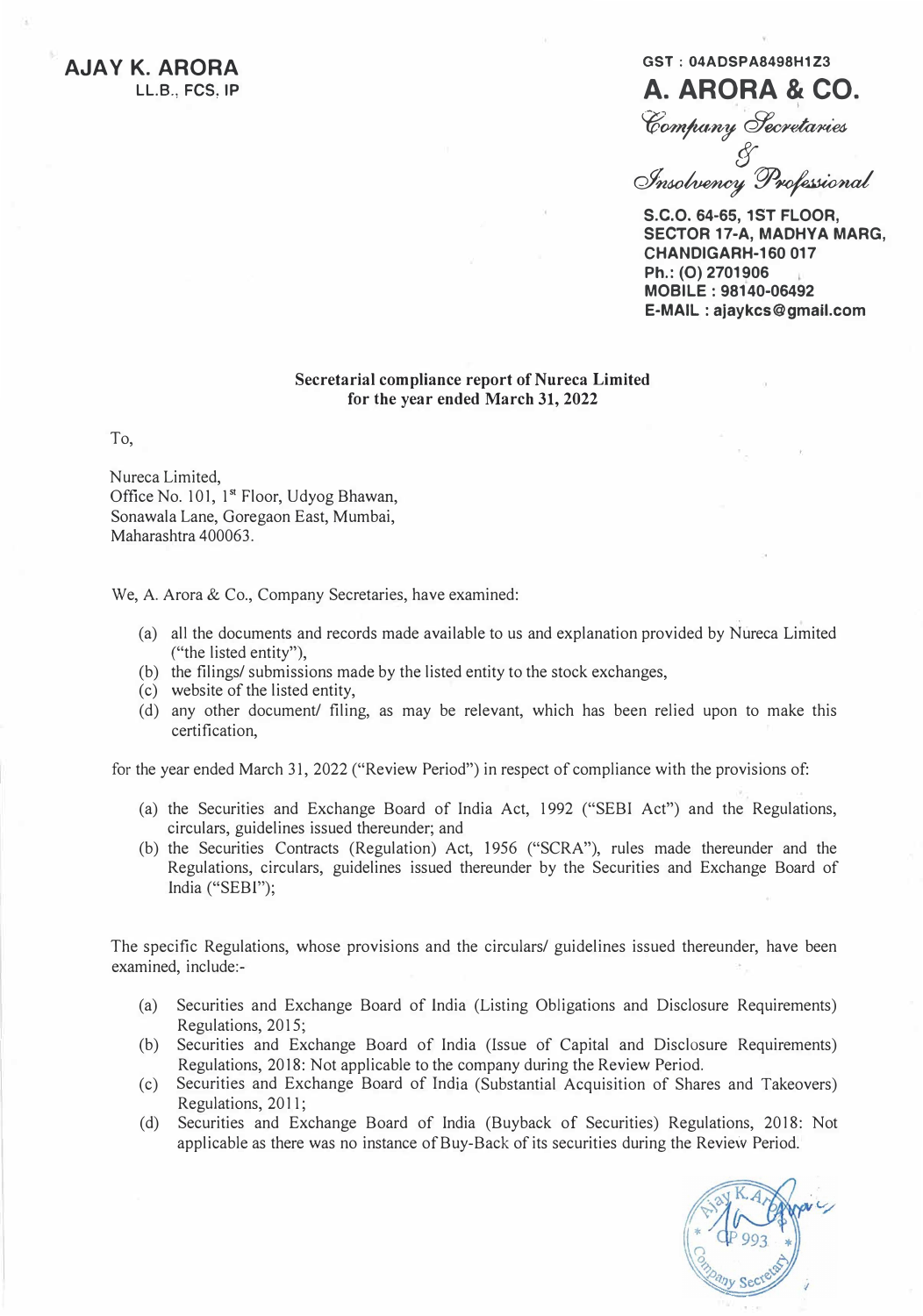- (e) Securities And Exchange Board Of India (Share Based Employee Benefits) Regulations, 2014 and Securities And Exchange Board Of India (Share Based Employee Benefits And Sweat Equity) Regulations, 2021: Not applicable to the company during the Review Period;
- (f) Securities and Exchange Board of India (Issue and Listing of Debt Securities) Regulations, 2008: Not applicable as the company has not issued any debt securities during the Review Period.
- (g) Securities and Exchange Board of India (Issue and Listing of Non- Convertible Securities) Regulations, 2021: Not applicable as the company has not issued any such securities during the Review Period
- (h) Securities and Exchange Board of India (Delisting of Equity Shares) Regulations, 2021: Not applicable as the company has not delisted any securities from any stock exchange during the **Review** Period
- $(i)$  Securities and Exchange Board of India (Prohibition of Insider Trading) Regulations, 2015;
- G) Securities and Exchange Board of India (Depositories and Participant) Regulations, 2018;

and circulars/ guidelines issued thereunder and based on the above examination, we hereby report that, during the Review Period:

(a) The listed entity has complied with the provisions of the above Regulations and circulars/ guidelines issued thereunder, except in respect of matters specified below:-

| Sr.<br>N <sub>0</sub> | <b>Compliance Requirement (Regulations/</b><br>circulars / guidelines including specific<br>clause) | <b>Deviations</b> | <b>Observations/Remarks of</b><br>the Practicing Company<br><b>Secretary</b> |  |
|-----------------------|-----------------------------------------------------------------------------------------------------|-------------------|------------------------------------------------------------------------------|--|
|                       |                                                                                                     |                   |                                                                              |  |

- (b) The listed entity has maintained proper records under the provisions of the above Regulations and circulars/ guidelines issued thereunder so far as it appears from our examination of those records.
- (c) The following are the details of actions taken against the listed entity/ its promoters/ directors/ material subsidiaries either by SEBI or by Stock Exchanges (including under the Standard Operating Procedures issued by SEBI through various circulars) under the aforesaid Acts/ Regulations and circulars/ guidelines issued thereunder:

| Sr.<br>No. | Action taken by Details of violation | Details of action taken<br>E.g. fines, warning<br>letter, debarment, etc. | <b>Observations/remarks of</b><br>the Practicing Company<br>Secretary, if any. |
|------------|--------------------------------------|---------------------------------------------------------------------------|--------------------------------------------------------------------------------|
|            |                                      | NH                                                                        |                                                                                |